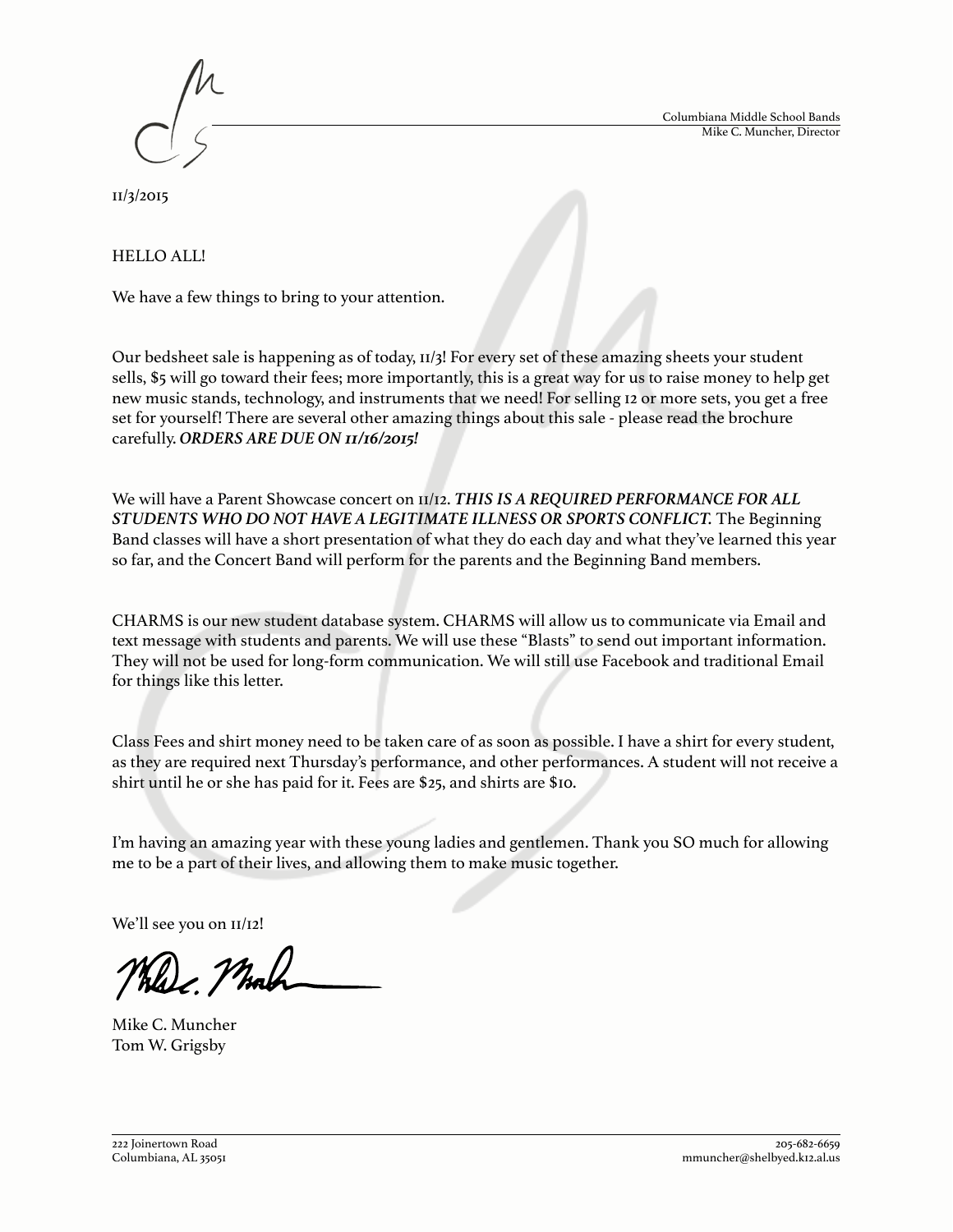



### **ITINERARY**

7:46 AM: Arrive at school, report to your first period teacher and then come to the band room.

7:55 AM: Quick "state of the morning" meeting and roll call before gathering instruments and loading.

8:00 AM: Gather instruments/music and load bus.

8:15 AM: Depart for Hewitt-Trussville High School.

9:20 AM: Arrive at Hewitt-Trussville High School and check in.

9:50 AM: Move into warm up area.

10:20 AM: Perform onstage.

Immediately following the onstage performance, the students will go to a smaller area and sightread a

new piece of music, in order to test those skills.

10:45 AM: Await scores, visit restrooms as needed.

11:00 AM: Load buses.

11:10 AM: Depart for Riverchase Galleria for lunch.

11:45 AM: Arrive at Riverchase Galleria. Eat, relax.

1:15 PM: Load buses. **LATENESS WILL** *NOT* **BE AN ISSUE.**

2:00 PM: Arrive at CMS. Unload and put away equipment. Report to 8th Period.

# **DATE REMINDERS**

2/23: Beginning Band Rehearsal - 3:15-4:30 - CMS Bandroom

2/26-2/27: University of Montevallo Middle School Honor Band, Times TBA

3/1: Beginning Band Rehearsal - 3:15-4:15 - CMS Bandroom

3/8: Beginning Band Rehearsal - 3:15-4:15 - CMS Bandroom

3/9: Music Performance Assessment - 10:20 AM - Hewitt-Trussville High School.

5/1: CMS and SCHS Spring Concerts - 2:00 - SCHS Gymnasium

5/7: Solo & Ensemble Festival, Bumpus Middle School, Times TBA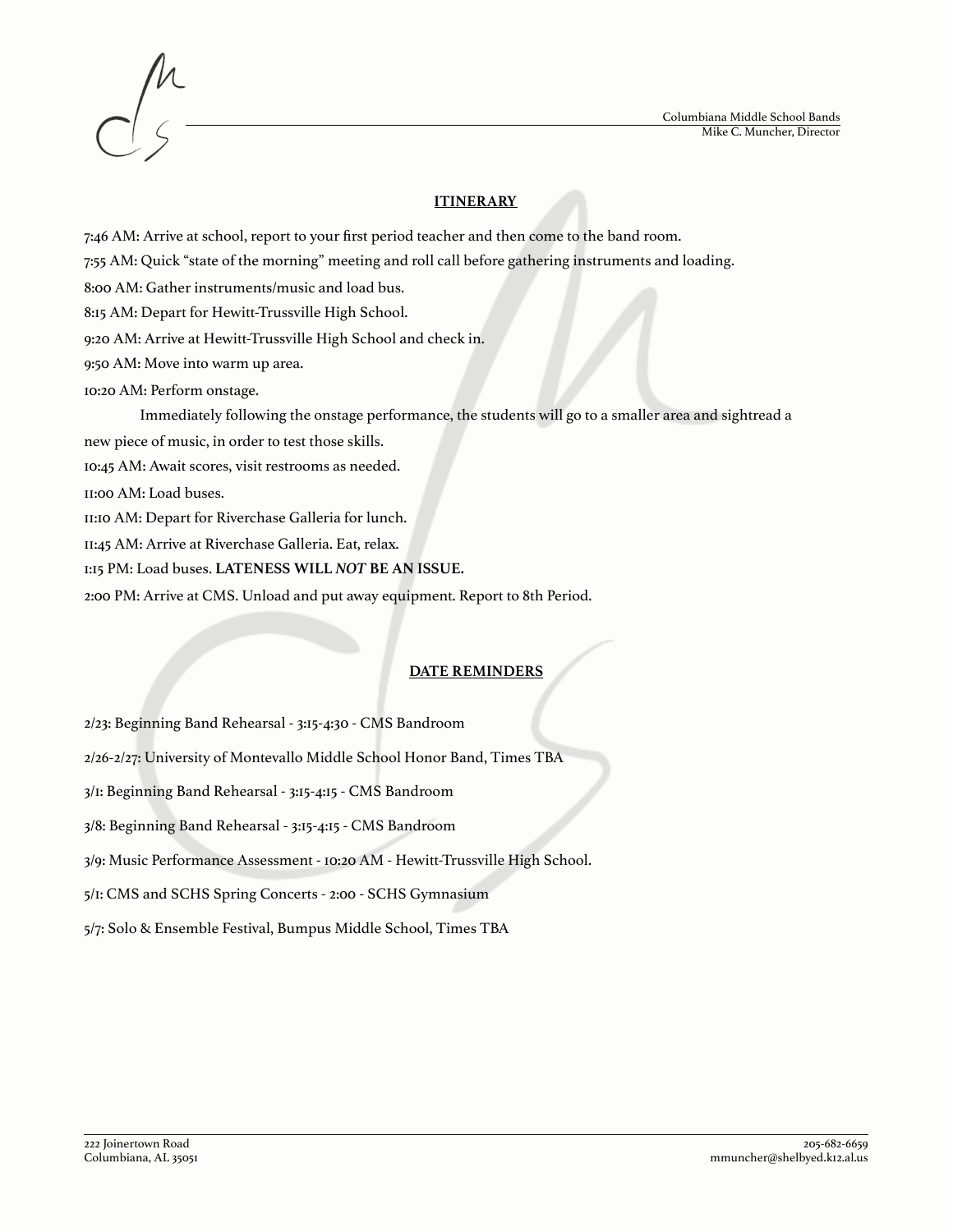

2/12/2016

Greetings from the CMS Music Factory!

I have some updates for your calendar, and information about our MPA performance.

This is a wonderful next step for the 6th Grade winds and 6th/7th grade percussion. The "Beginning" bands at CMS have never participated in Music Performance Assessment. As we prepared for Christmas and began this semester, it became apparent that this special group of young ladies and gentlemen deserve to go and be assessed by a team of professionals. They are truly ready!

*Music Performance Assessment* is the primary way that we gain input from our colleagues in the band community - both praise for a job well done, and very important critique for things we can make better. This year, the District IV Middle School MPA is being held at Hewitt-Trussville High School. Our scheduled performance time and date are Wednesday, March 9th, at 10:20 AM. Full itinerary is on the back of this letter. Parents, grandparents, relatives and family friends are welcome to attend and watch the performance. As this is a "test" situation, there will not be a large audience, so bring a group of people to let the kids know their performance is appreciated! It is much harder to keep nerves at bay with an empty room than a full one!

## **DRESS FOR THE EVENT**

I had NO idea these kids would be ready for this when we started the year, so I did not request a "uniform" of them. I will not expect you to go and get something you weren't expected to have at the time you signed the Handook form. To that end, we will perform in our "Sunday Best." Be mindful that I mean that in the way that the kids' grandparents would remember. No jeans, no tennis shoes. BOYS IN A BUTTON-DOWN SHIRT. (No camouflage print.) Khakis or dress pants, dress shoes or dress boots. GIRLS IN A PANTS OUTFIT OR DRESS that is in dress code and fits the Sunday Best criteria. I have OK'd dressy boots that I've been asked about. If there are questions, I need them soon…snap a picture if you wonder if something is acceptable. *Students will not be allowed to perform if not in audience-respectful attire.*

#### **PLEASE FILL OUT THE ATTACHED FORMS FOR THIS EVENT.**

The performance is for a 200 point "Gold" grade, and is during school hours. School absence policy applies, but please make sure that you and your student consider the effect any absence will have upon the other students in the band. Each part is required to make the performance possible. Missing parts change everything the students hear, and everything they have worked for. This is similar to a sport in that way, except, as I tell the students *THERE ARE NO BENCHES AND NO MVPs*. We don't have a second string or B Team. Every part is vital.

#### **BEHAVIOR**

ALL SHELBY COUNTY SCHOOLS AND COLUMBIANA MIDDLE SCHOOL CODE OF CONDUCT REGULATIONS ARE IN EFFECT, AS ARE THOSE FOUND IN OUR BAND HANDBOOK. All resulting consequences are also in effect. We are representing CMS, Shelby County Schools, our families, and our community. We must make sure that to act with class is our number one priority. Severe infractions while off-campus may result in expulsion from the band program, in addition to school and system consequences as noted in the Handbooks.

I CAN'T WAIT TO SHOW EVERYONE OUT "THERE" WHAT WE'VE BEEN DOING!!! These kids are going to be a wonderful representation of this band and school. I am so proud of them…you should be, too. Please let them know you are!!!

Please let me know if you have any questions or concerns. My Email and number are below.

Sincerely, Mike C. Muncher

222 Joinertown Road Columbiana, AL 35051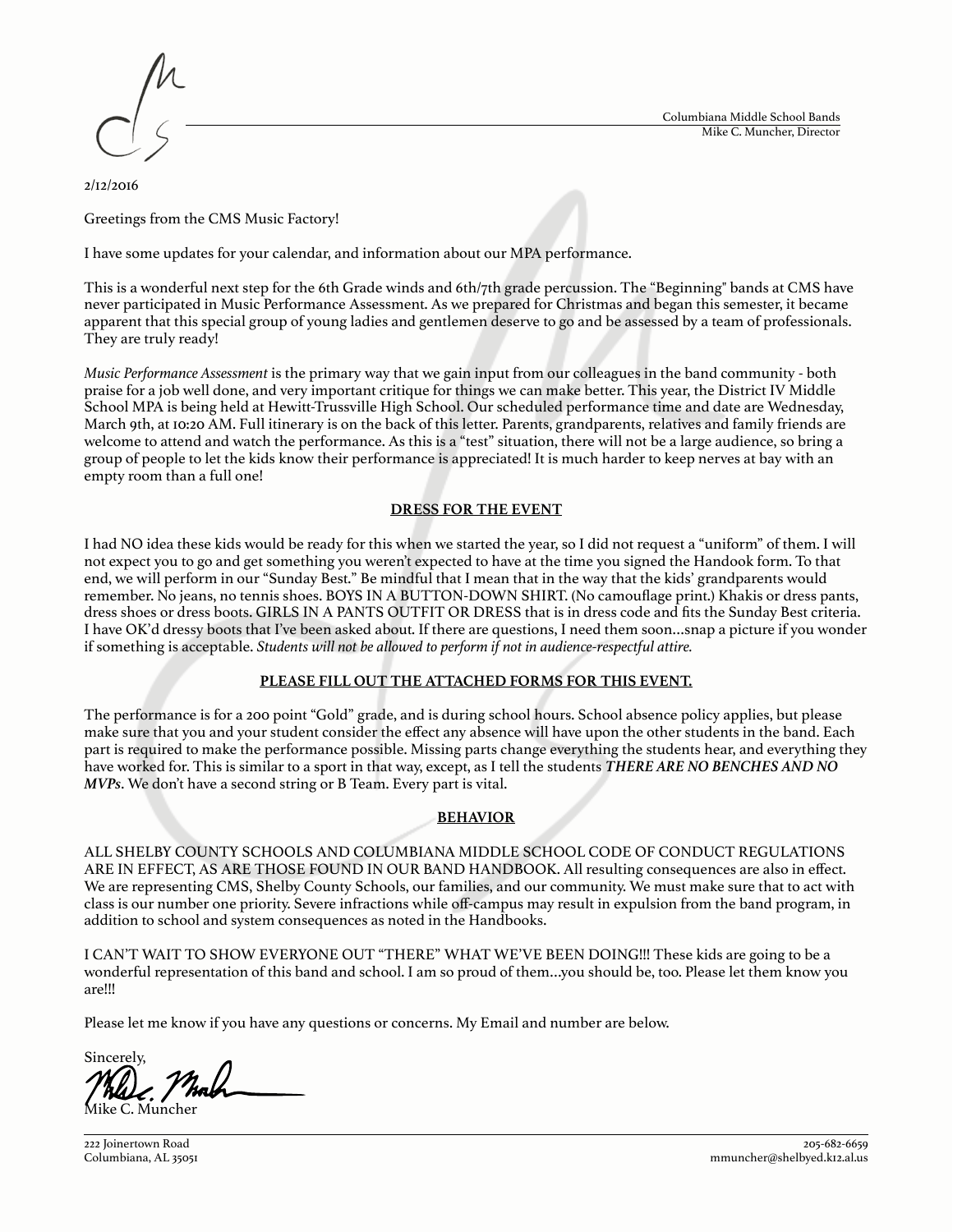That's no problem! I will match lists with the registrar and counselor at CMS and get you changed right over. That's no problem! I will match lists with the registrar and counselor at CMS and get you changed right over. **COLUMBIANA MIDDLE SCHOOL BAND**  COLUMBIANA MIDDLE SCHOOL BAND Pay close attention to the dates on the other side of this card, and have a wonderful summer!!! Pay close attention to the dates on the other side of this card, and have a wonderful summer!!! If you didn't fill out your interest form for band for the Fall, we've made it even easier! *I hope you're having a great start to the summer, new CMS students!*  If you didn't fill out your interest form for band for the Fall, we've made it even easier! I hope you're having a great start to the summer, new CMS students! Simply fill out the form at: www.tinyurl.com/schsfrogbird Simply fill out the form at: *www.tinyurl.com/schsfrogbird* Sincerely, Malle, Mall Already in the elective wheel? Already in the elective wheel? See you in August! See you in August! *A little note…*  A little note... *…from the*  **experience** Sincerely,